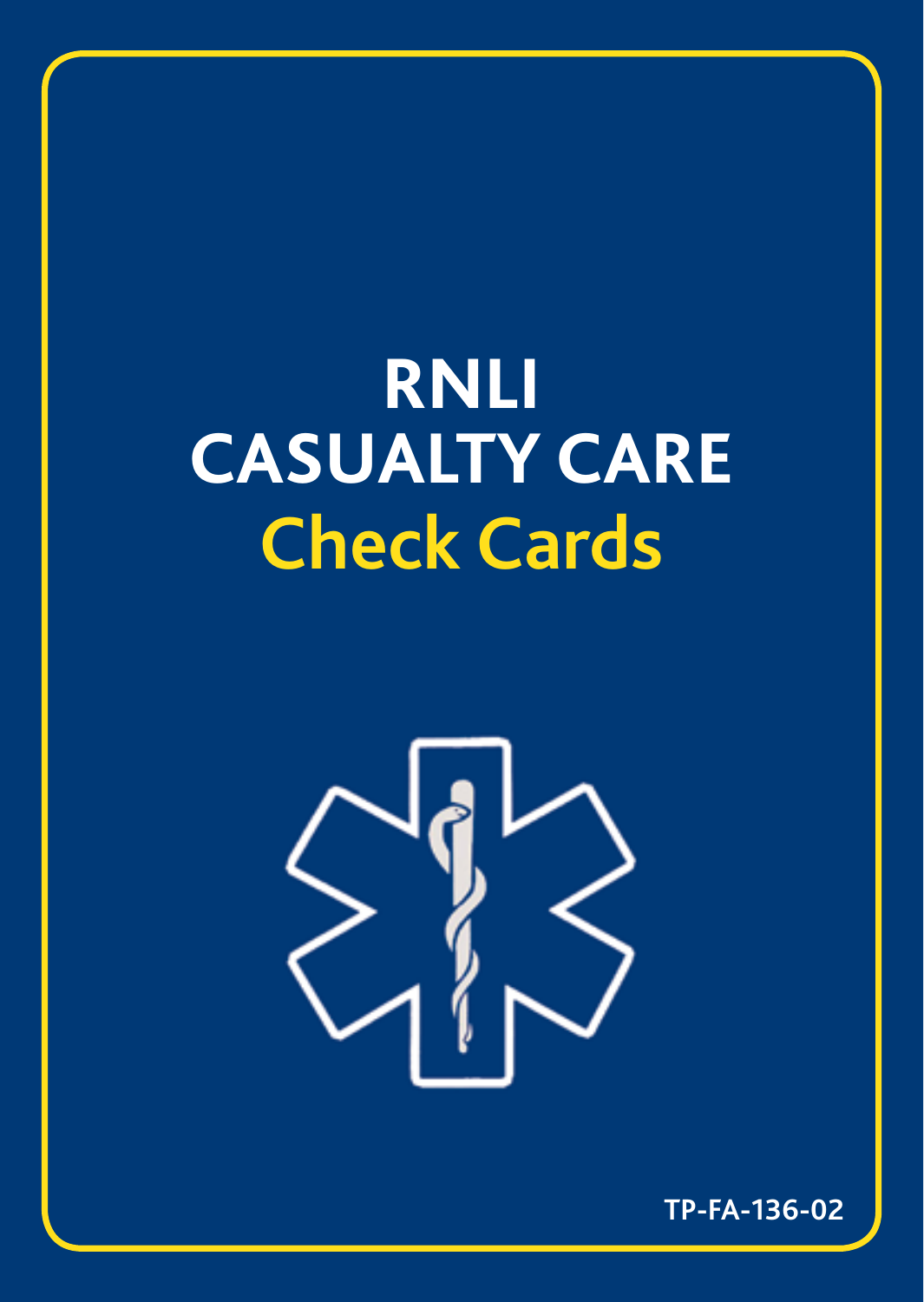#### ASSESSMENT



-FA-136-02 - 7th ISSUE - DECEMBER 2018 TP-FA-136-02 - 7th ISSUE - DECEMBER 2018

ASSESSMENT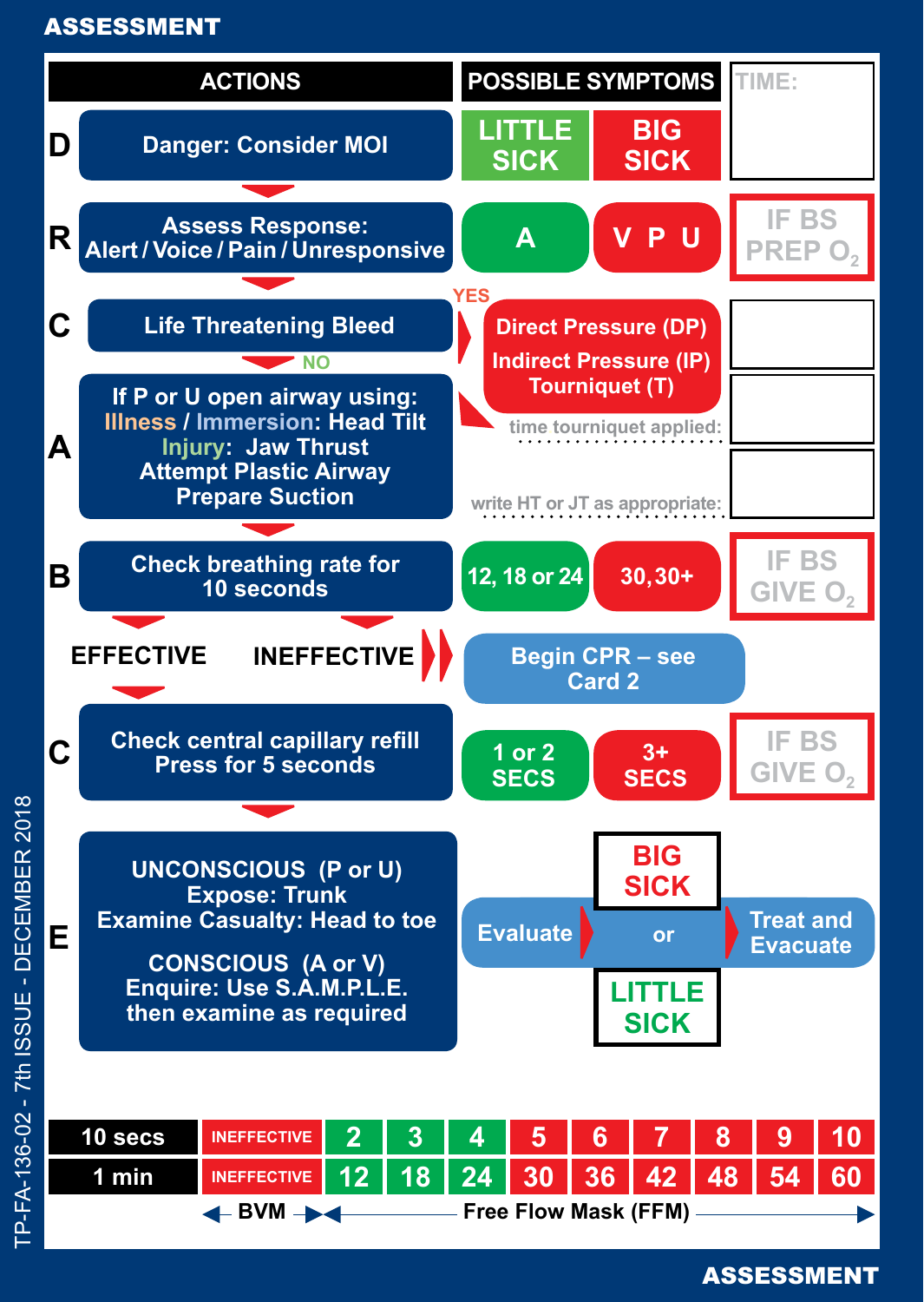| Signs and symptoms                   |
|--------------------------------------|
|                                      |
|                                      |
| Allergies                            |
|                                      |
|                                      |
| Medications prescribed               |
|                                      |
|                                      |
| <b>Past relevant medical history</b> |
|                                      |
| ast meal                             |
|                                      |
|                                      |
| Events leading to incident           |
|                                      |
|                                      |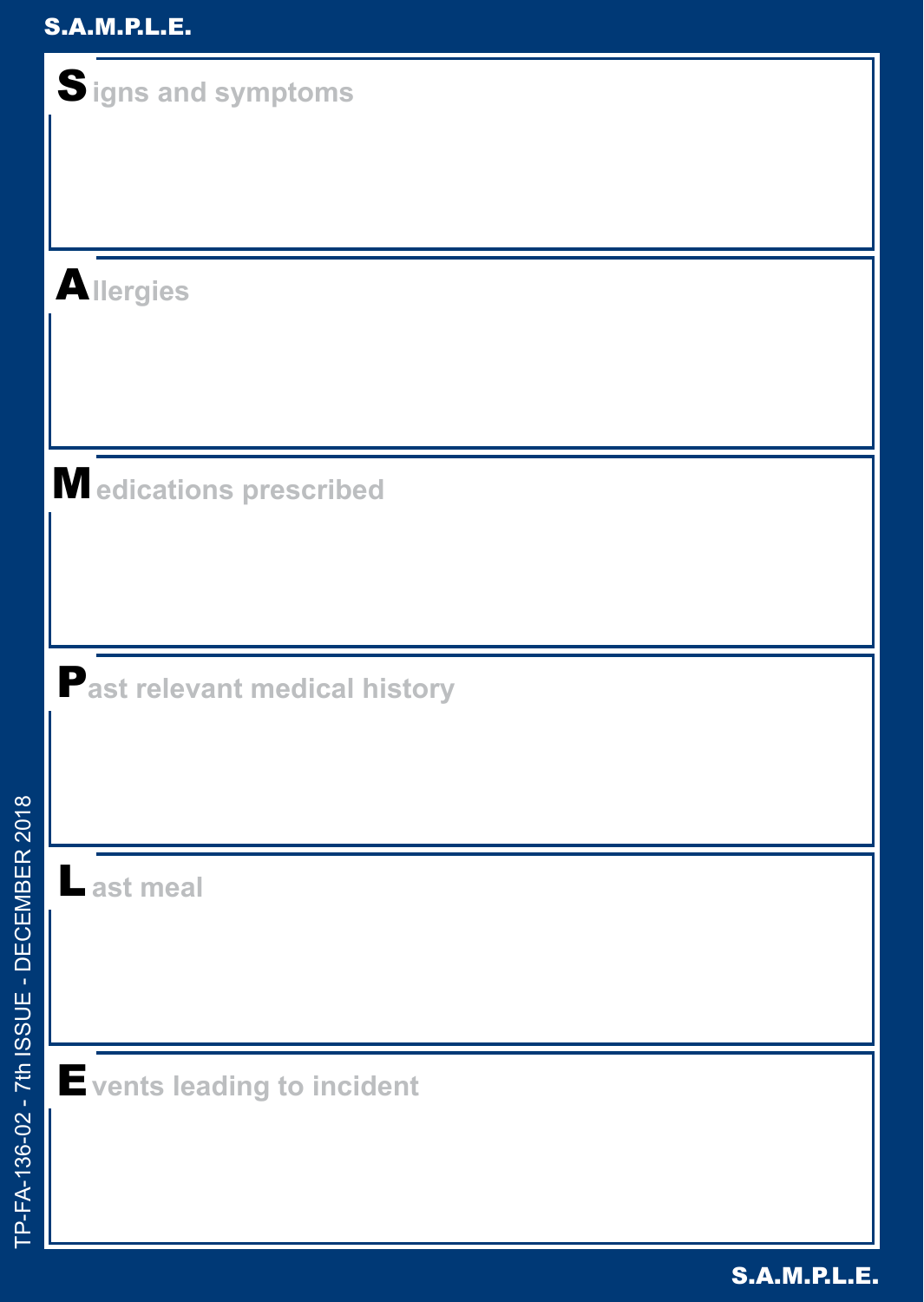# BIG 3 MONITORING

|             |                                                        | <b>BIG SICK: Monitor every 2 minutes</b><br><b>LITTLE SICK: Monitor every 5 minutes</b> |    |                                 |    |    |                            |    |            |    |
|-------------|--------------------------------------------------------|-----------------------------------------------------------------------------------------|----|---------------------------------|----|----|----------------------------|----|------------|----|
|             |                                                        | <b>Response</b>                                                                         |    | <b>Breathing</b><br><b>Rate</b> |    |    | <b>Capillary</b><br>Refill |    |            |    |
| <b>Time</b> |                                                        | A                                                                                       |    | 12, 18 or 24                    |    |    | 1 or 2 seconds             |    | Pain score |    |
|             |                                                        | <b>VPU</b>                                                                              |    | $30, 30+$                       |    |    | 3+ seconds                 |    |            |    |
|             |                                                        |                                                                                         |    |                                 |    |    |                            |    |            |    |
|             |                                                        |                                                                                         |    |                                 |    |    |                            |    |            |    |
|             |                                                        |                                                                                         |    |                                 |    |    |                            |    |            |    |
|             |                                                        |                                                                                         |    |                                 |    |    |                            |    |            |    |
|             |                                                        |                                                                                         |    |                                 |    |    |                            |    |            |    |
|             |                                                        |                                                                                         |    |                                 |    |    |                            |    |            |    |
|             |                                                        |                                                                                         |    |                                 |    |    |                            |    |            |    |
|             |                                                        |                                                                                         |    |                                 |    |    |                            |    |            |    |
|             |                                                        |                                                                                         |    |                                 |    |    |                            |    |            |    |
|             |                                                        |                                                                                         |    |                                 |    |    |                            |    |            |    |
|             |                                                        |                                                                                         |    |                                 |    |    |                            |    |            |    |
|             |                                                        |                                                                                         |    |                                 |    |    |                            |    |            |    |
| 10 secs     | <b>INEFFECTIVE</b>                                     | $\overline{2}$                                                                          | 3  | 4                               | 5  | 6  | 7                          | 8  | 9          | 10 |
| 1 min       | <b>INEFFECTIVE</b>                                     | 12                                                                                      | 18 | 24                              | 30 | 36 | 42                         | 48 | 54         | 60 |
|             | $\leftarrow$ BVM $\rightarrow$<br>Free Flow Mask (FFM) |                                                                                         |    |                                 |    |    |                            |    |            |    |

BIG 3 MONITORING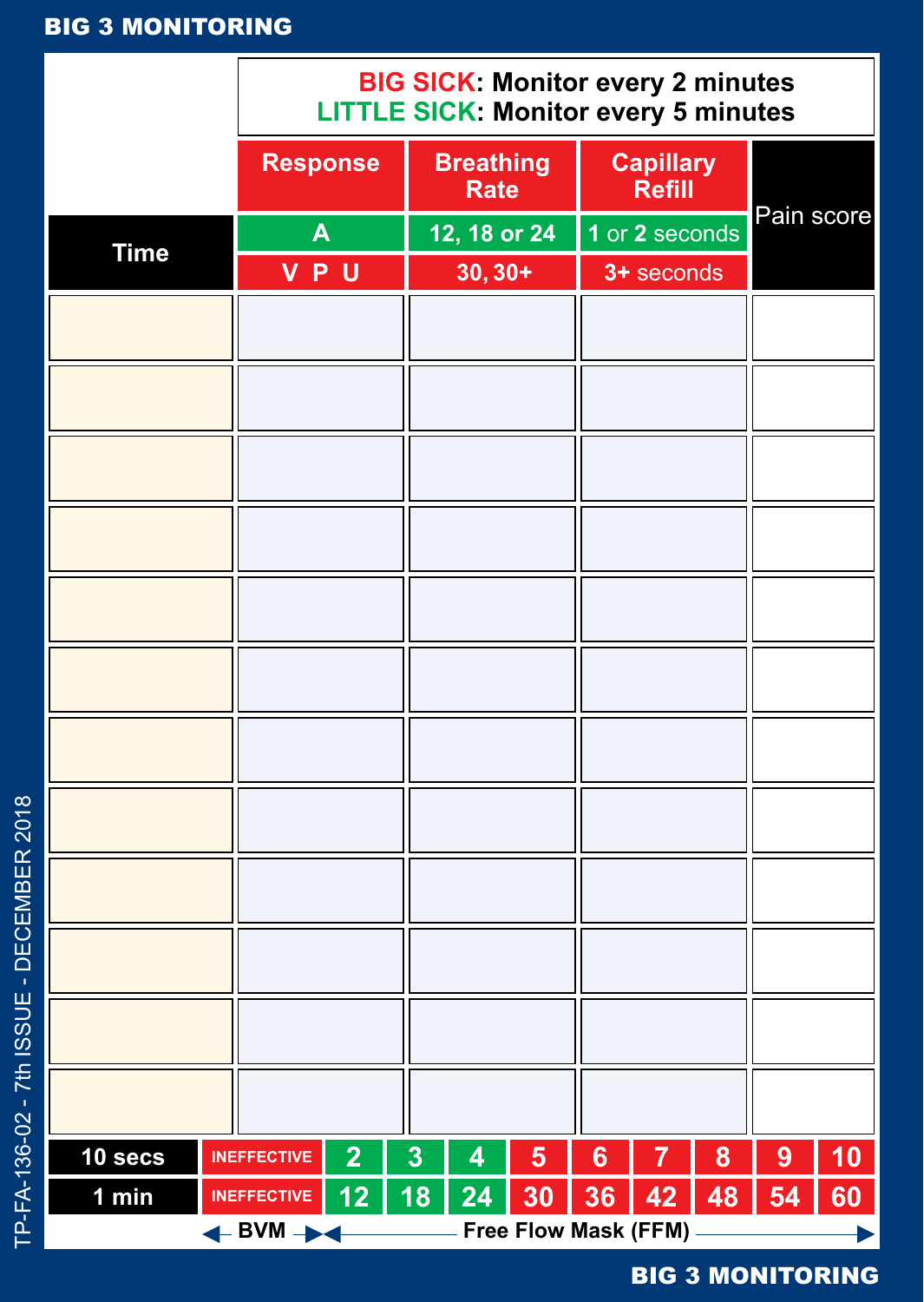



P-FA-136-02 - 7th ISSUE - DECEMBER 2018 TP-FA-136-02 - 7th ISSUE - DECEMBER 2018

**TRIAGE**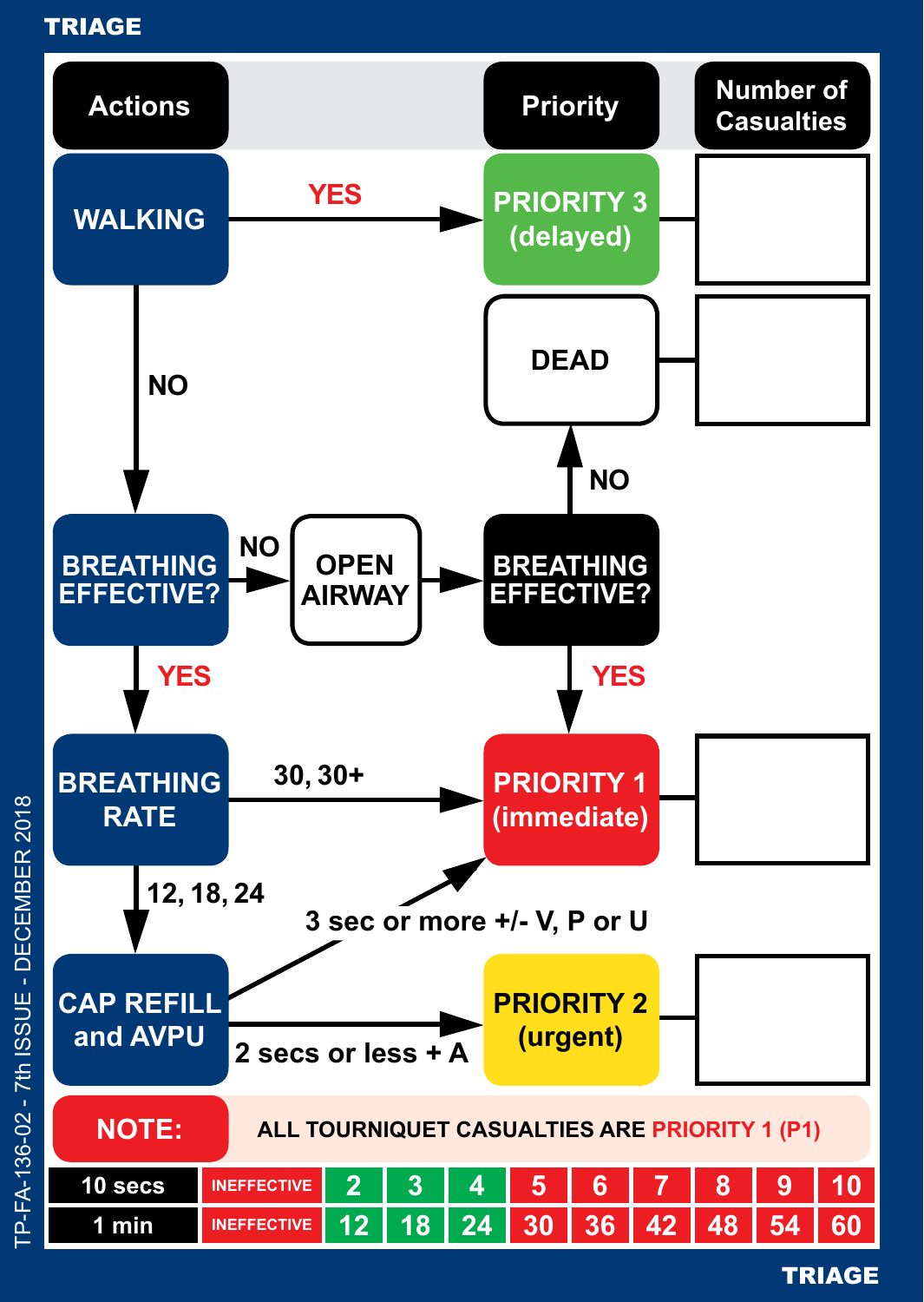# **CONTENTS**

|               | <b>LIFESAVING INTERVENTIONS</b>                             |                                          |  |  |  |  |  |  |
|---------------|-------------------------------------------------------------|------------------------------------------|--|--|--|--|--|--|
|               | <b>CARD 1</b>                                               | <b>UNCONSCIOUS BREATHING CASUALTY</b>    |  |  |  |  |  |  |
|               | <b>CARD 2</b>                                               | <b>RESUSCITATION</b>                     |  |  |  |  |  |  |
|               | <b>CARD 3</b>                                               | LIFE THREATENING BLEED / CRUSH           |  |  |  |  |  |  |
|               | <b>CARD 4</b>                                               | <b>INTERNAL BLEEDING</b>                 |  |  |  |  |  |  |
|               | <b>INJURY</b>                                               |                                          |  |  |  |  |  |  |
|               | <b>CARD 5</b>                                               | <b>FRACTURES</b>                         |  |  |  |  |  |  |
|               | <b>CARD 6</b>                                               | <b>CHEST INJURIES</b>                    |  |  |  |  |  |  |
|               | <b>CARD 7</b>                                               | <b>BURNS - FACIAL BURNS</b>              |  |  |  |  |  |  |
|               | <b>CARD 8</b>                                               | <b>BURNS - REST OF BODY BURNS</b>        |  |  |  |  |  |  |
|               | <b>CARD 9</b>                                               | <b>SPINAL INJURIES</b>                   |  |  |  |  |  |  |
|               | <b>CARD 10</b>                                              | <b>HEAD INJURIES</b>                     |  |  |  |  |  |  |
|               | <b>CARD 11</b>                                              | <b>FITS, SEIZURES AND CONVULSIONS</b>    |  |  |  |  |  |  |
|               | <b>ILLNESS</b>                                              |                                          |  |  |  |  |  |  |
|               | <b>CARD 12</b>                                              | <b>STINGS AND BITES</b>                  |  |  |  |  |  |  |
|               | CARD <sub>13</sub>                                          | <b>CARDIAC CHEST PAIN / DISCOMFORT</b>   |  |  |  |  |  |  |
|               | <b>CARD 14</b>                                              | <b>ASTHMA</b>                            |  |  |  |  |  |  |
|               | <b>CARD 15</b>                                              | <b>ANAPHYLAXIS</b>                       |  |  |  |  |  |  |
| $\infty$      | CARD <sub>16</sub>                                          | <b>DIABETES – LOW BLOOD SUGAR (HYPO)</b> |  |  |  |  |  |  |
|               | <b>CARD 17</b>                                              | <b>DIVING RELATED</b>                    |  |  |  |  |  |  |
|               | <b>CARD 18</b>                                              | <b>SEASICKNESS</b>                       |  |  |  |  |  |  |
| DECEMBER 201  | <b>CARD 19</b>                                              | <b>UNKNOWN ILLNESS</b>                   |  |  |  |  |  |  |
|               | <b>CARD 20</b><br><b>MENTAL HEALTH / ABNORMAL BEHAVIOUR</b> |                                          |  |  |  |  |  |  |
| п             |                                                             | <b>IMMERSION / HEAT RELATED</b>          |  |  |  |  |  |  |
| <b>ISSUE</b>  | <b>CARD 21</b>                                              | <b>DROWNING</b>                          |  |  |  |  |  |  |
| $\frac{1}{2}$ | <b>CARD 22</b>                                              | <b>COLD AND HYPOTHERMIA</b>              |  |  |  |  |  |  |
|               | <b>CARD 23</b>                                              | <b>HEAT EXHAUSTION AND HEAT STROKE</b>   |  |  |  |  |  |  |
| P-FA-136-02   | <b>MISCELLANEOUS</b>                                        |                                          |  |  |  |  |  |  |
|               | CARD <sub>24</sub>                                          | POST INCIDENT REPORTING                  |  |  |  |  |  |  |
|               | <b>CARD 25</b>                                              | <b>CHOKING</b>                           |  |  |  |  |  |  |

# **CONTENTS**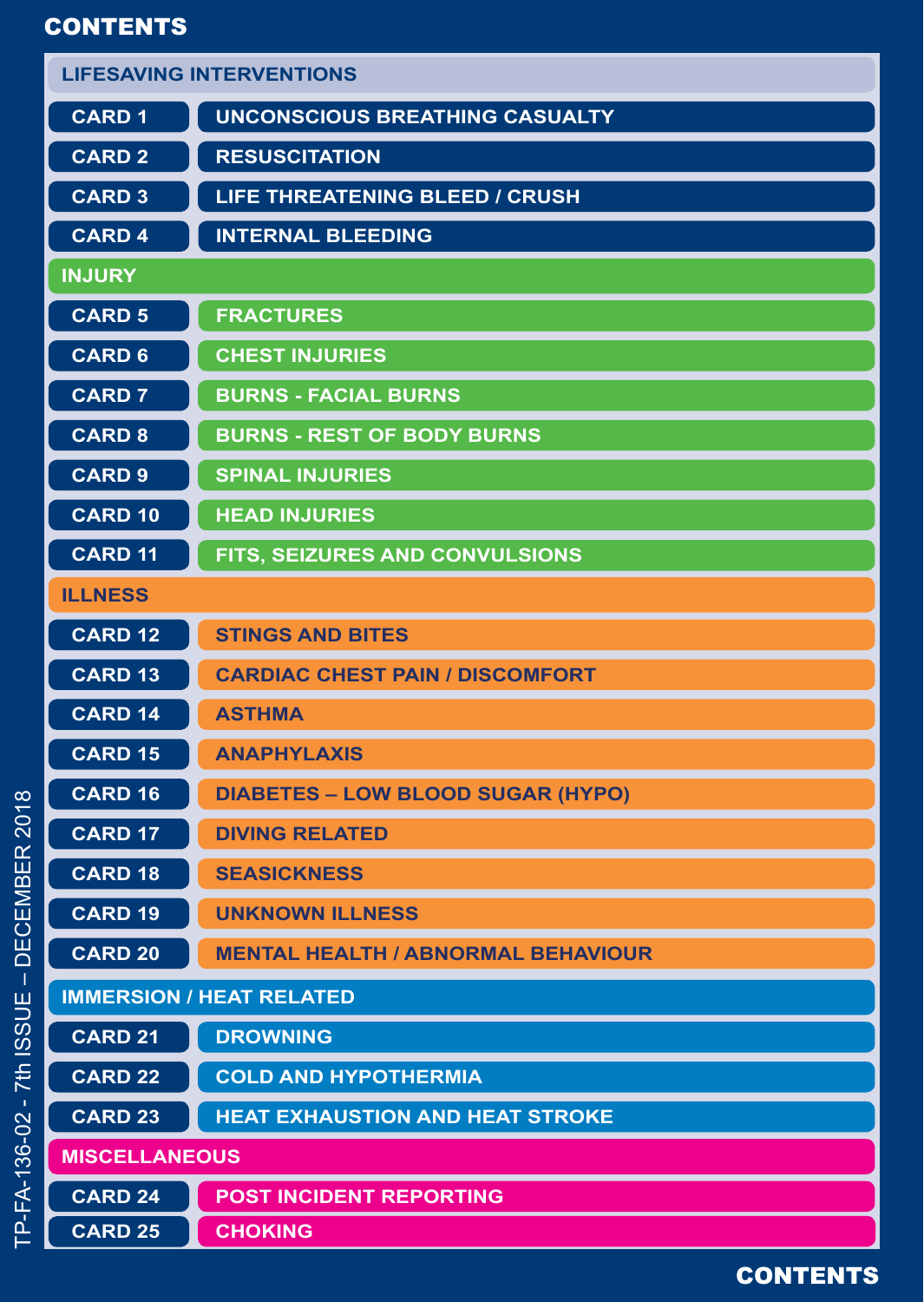CARD 1

UNCONSCIOUS BREATHING CASUALTY

Possible signs and symptoms: **Response P or U** (Casualty breathing effectively)

Maintain airway using **JAW THRUST** Attempt plastic airway Prepare suction

**GIVE OXYGEN** @**15** l/min via free fow mask

Treat traumatic injuries Keep warm with blanket **Reassure** 

Consider use of glucose gel Monitor and rapidly evacuate

INJURY ILLNESS / IMMERSION

> Maintain airway using **HEAD TILT / CHIN LIFT** Attempt plastic airway Prepare suction

**GIVE OXYGEN** @**15** l/min via free flow mask

Place in recovery position Keep warm with blanket Reassure

Consider use of glucose gel Monitor and rapidly evacuate

#### **NOTES**

**If at any point you cannot maintain the airway in an injured casualty – choose life over limb and use graduated head tilt / chin lift or the recovery position.**

Place **pregnant** casualties on their **left** side. Transport slightly **head down** except: Transport **head up** if head or brain injury. Transport **level** if diving illness/drowned.



CARD 1

UNCONSCIOUS BREATHING CASUALTY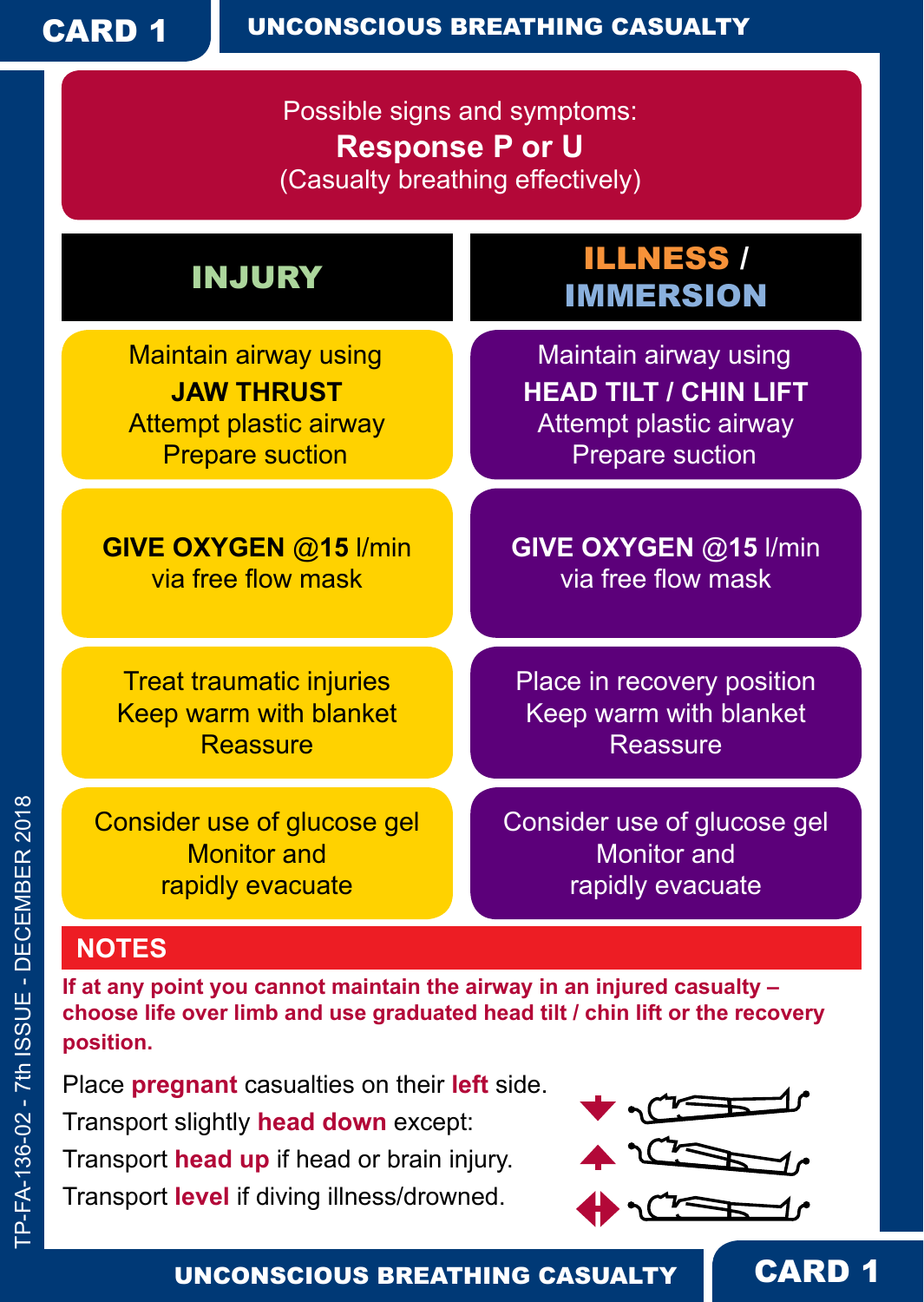## CARD 5

TP-FA-136-02 - 7th ISSUE - DECEMBER 2018

P-FA-136-02 - 7th ISSUE - DECEMBER 2018

#### FRACTURES

Possible signs and symptoms:<br>• Breathing Rate 30+ • Central cap refill 3+ • Central cap refill 3+ seconds • Pain  **• Pale and sweaty • Swelling, deformity, discolouration**

**Keep injured casualties warm and handle gently**

| <b>OPEN FRACTURES</b>                                                               | <b>CLOSED FRACTURES</b>                                           |  |  |  |  |
|-------------------------------------------------------------------------------------|-------------------------------------------------------------------|--|--|--|--|
| <b>Control life threatening</b><br>bleeding, if present                             | Remove watches / jewellery<br>from affected limb                  |  |  |  |  |
| Remove watches / jewellery<br>from affected limb                                    | If in pain give pain relief.                                      |  |  |  |  |
| If in pain give pain relief.<br><b>SEE PAIN RELIEF CARD</b>                         | <b>SEE PAIN RELIEF CARD</b>                                       |  |  |  |  |
| <b>If BIG SICK</b><br><b>GIVE OXYGEN @15 I/min</b><br>via free flow mask            | <b>If BIG SICK</b><br>GIVE OXYGEN @15 I/min<br>via free flow mask |  |  |  |  |
| Apply dressing to wound,<br>pack around bone ends but<br><b>DO NOT</b> push back in | Stabilise in location<br>where possible.                          |  |  |  |  |
| Stabilise in location                                                               | <b>If DANGER</b> - move                                           |  |  |  |  |
| where possible.<br>If DANGER - move                                                 | Immobilise fracture using<br>frac straps.                         |  |  |  |  |
| Immobilise fracture using<br>frac straps.                                           | For lower limbs use 6 frac<br>straps including a pelvic strap     |  |  |  |  |
| For lower limbs use 6 frac<br>straps including a pelvic strap                       |                                                                   |  |  |  |  |
| Monitor, insulate, reassure and evacuate                                            |                                                                   |  |  |  |  |
| <b>NOTES</b>                                                                        |                                                                   |  |  |  |  |

If limb is crushed for more than **15 minutes** and evacuation is necessary,

apply tourniquet **just prior to release** Transport **HEAD DOWN** if unconscious.



CARD 5

FRACTURES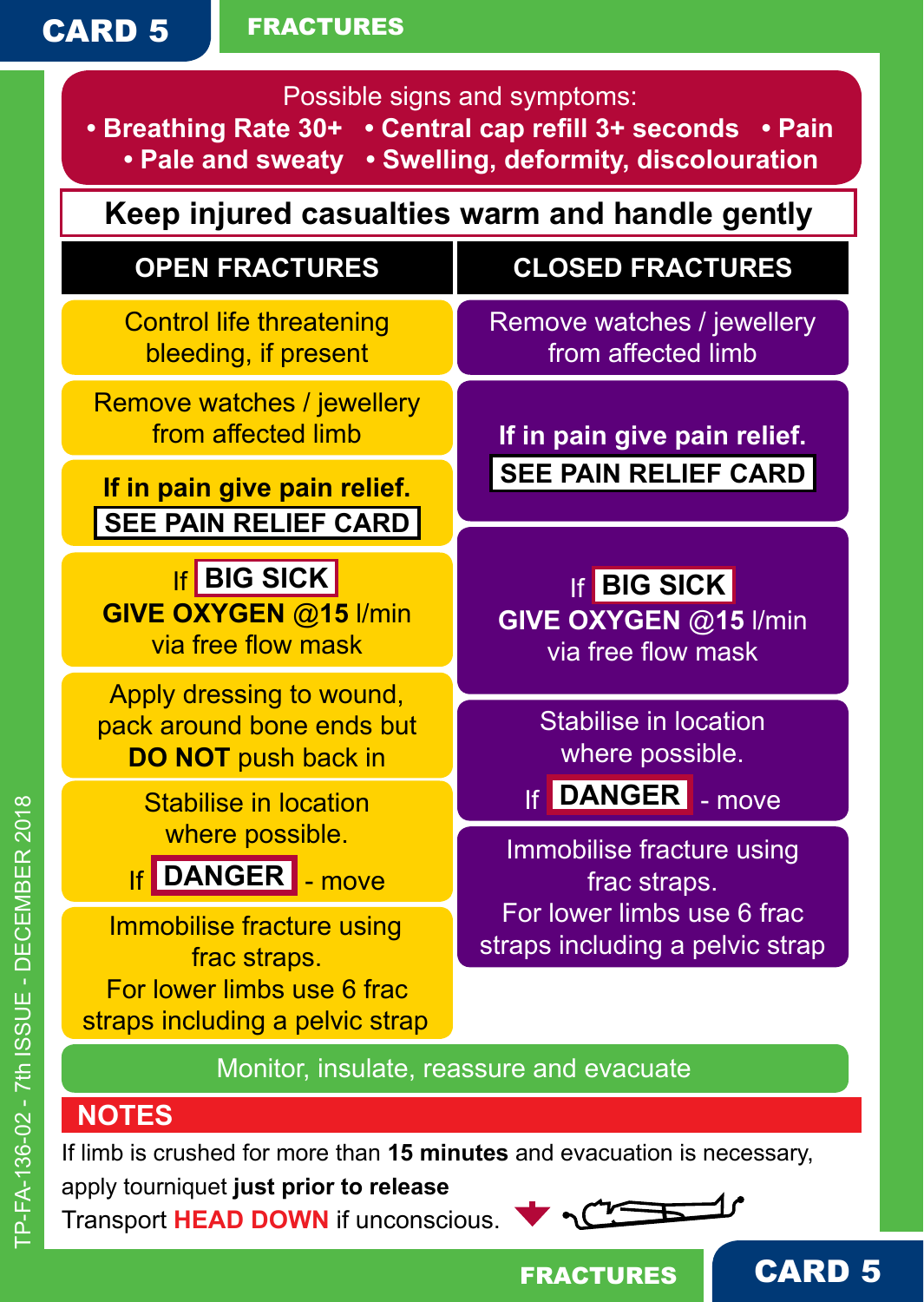# CARD 13

#### CARDIAC CHEST PAIN / DISCOMFORT

Possible signs and symptoms: **• Central chest pain • Central cap refll 3+ seconds • Crushing or constricting pain • Pain may also be present in shoulders, upper abdomen, neck , jaw and arms • Pale, cold and clammy • Nausea • Impending doom**

> Sit casualty down in **W** position, loosen clothing and reassure.

**If in pain - give Entonox** SEE PAIN RELIEF CARD

If **BIG SICK GIVE OXYGEN**

@15 l/min via free flow mask

**CHECK CASUALTY IS OVER 18 AND HAS NOT TAKEN VIAGRA OR SIMILAR IN LAST 24 HOURS**

Administer one spray of **GTN** under their tongue

**CHECK CASUALTY IS OVER 16, NOT ALLERGIC AND HAS NO SEVERE LIVER DISEASE, STOMACH BLEED OR CLOTTING DISORDER**

> Administer 300mg of **ASPIRIN** Casualty chews tablet

Monitor closely. Be prepared to resuscitate

**SEE CARD 2**

If pain is still present, give second spray of **GTN DO NOT** give until at least 5 minutes after the first **DO NOT** give more than 2 sprays in total

During all transport avoid head down positions, unless administering CPR

#### **NOTES**

300mg Aspirin can still be given if the casualty has already taken a daily 75mg dose.

CARDIAC CHEST PAIN / DISCOMFORT

CARD 13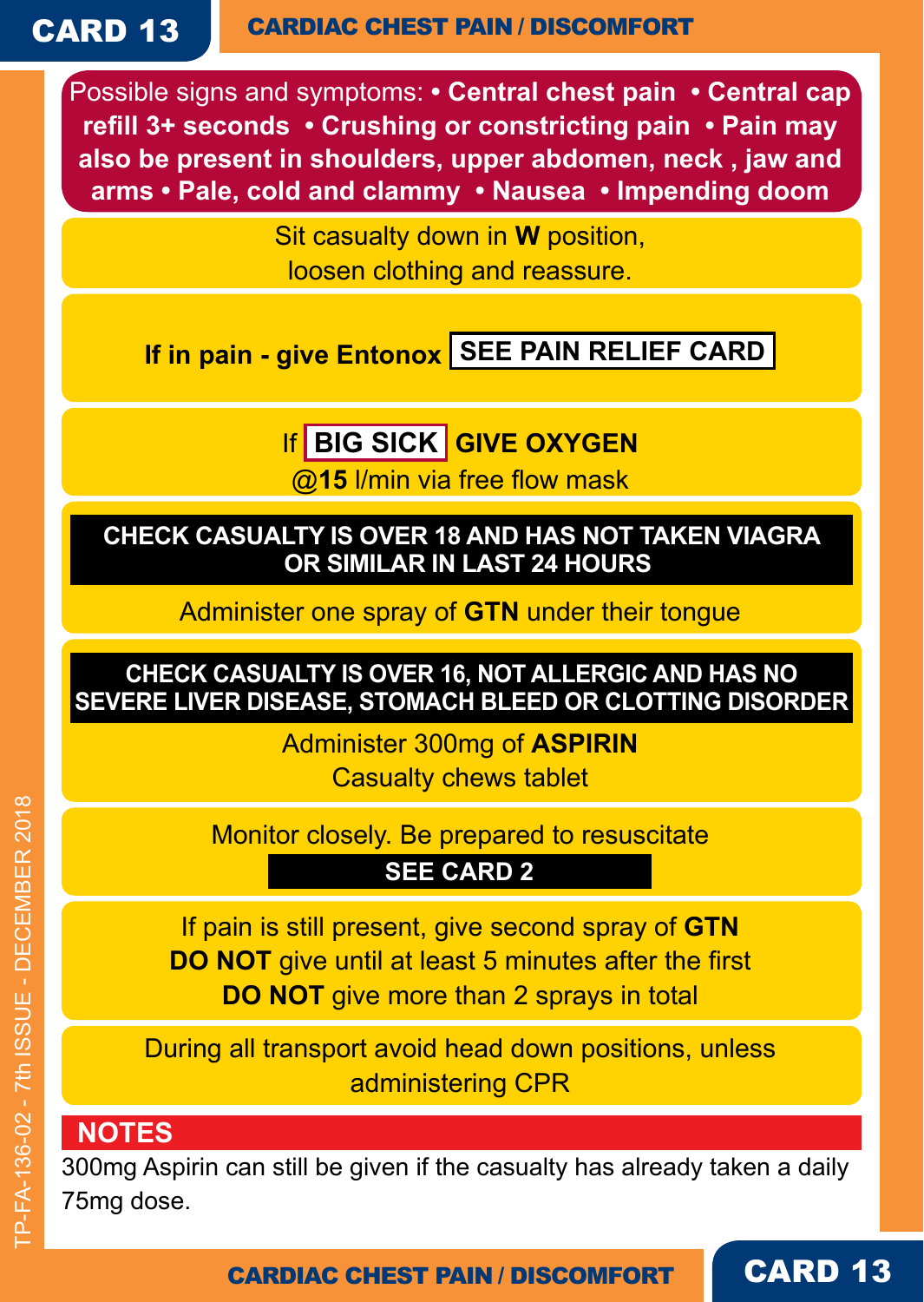TP-FA-136-02 - 7th ISSUE - DECEMBER 2018

FA-136-02 - 7th ISSUE - DECEMBER 2018

Possible signs and symptoms:

- **Agitation Cough may be frothy / bloody phlegm**
- **Breathing Rate 30+ Unable to complete a sentence**
	- **Pale and cold Change in AVPU**



Suspect casualty to also have hypothermia if immersion > 30 minutes.

**DROWNING** 

CARD 21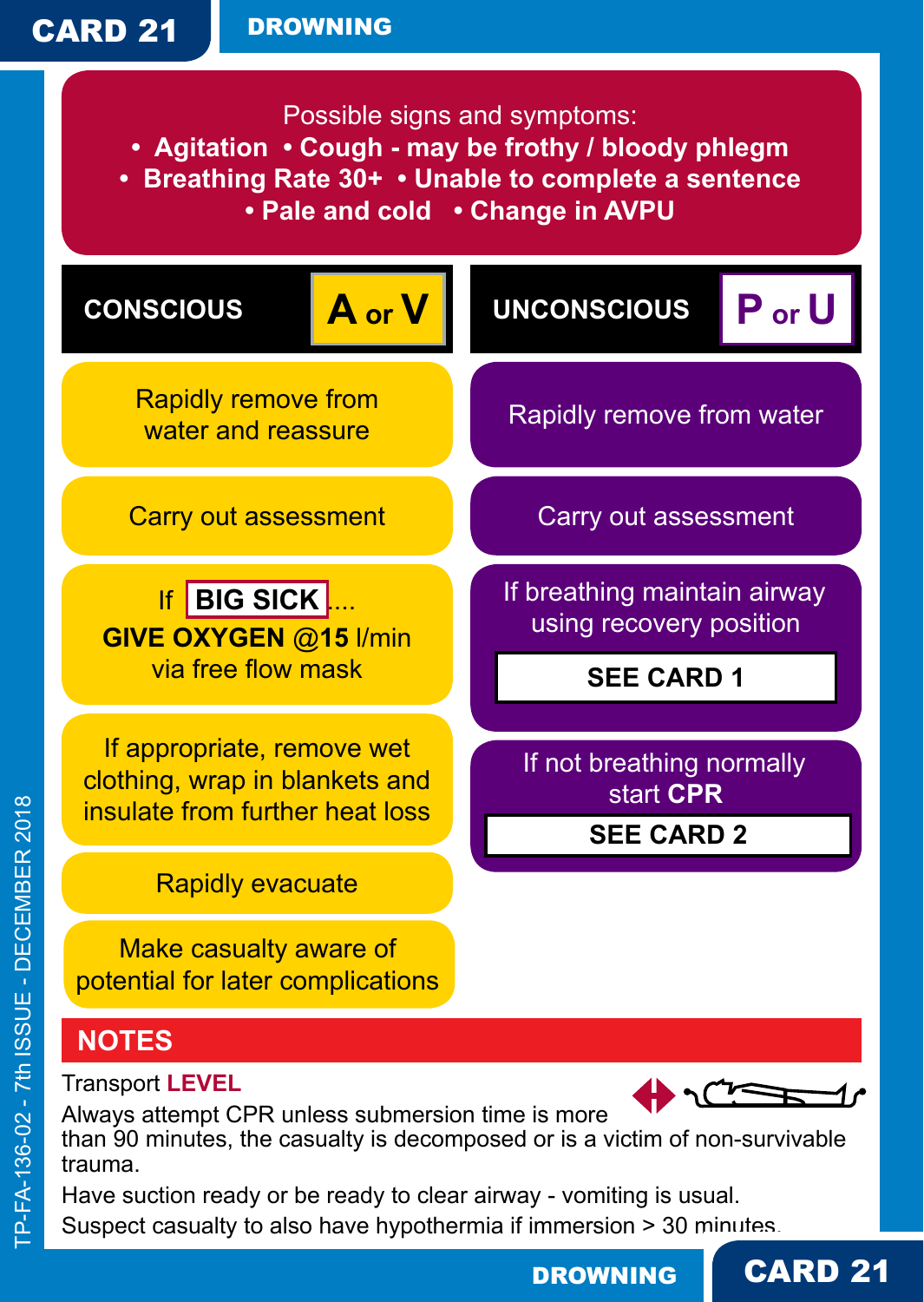| HANDOVER                                  |  |
|-------------------------------------------|--|
| Name:                                     |  |
| $\mathbf{A}$ ge:                          |  |
| Time of incident:                         |  |
| Mechanism (what happened?):               |  |
|                                           |  |
| njury / illness / immersion - Details of: |  |
|                                           |  |
|                                           |  |
| Signs and Symptoms:                       |  |
|                                           |  |
|                                           |  |
| Treatment given:                          |  |
|                                           |  |
|                                           |  |

HANDOVER